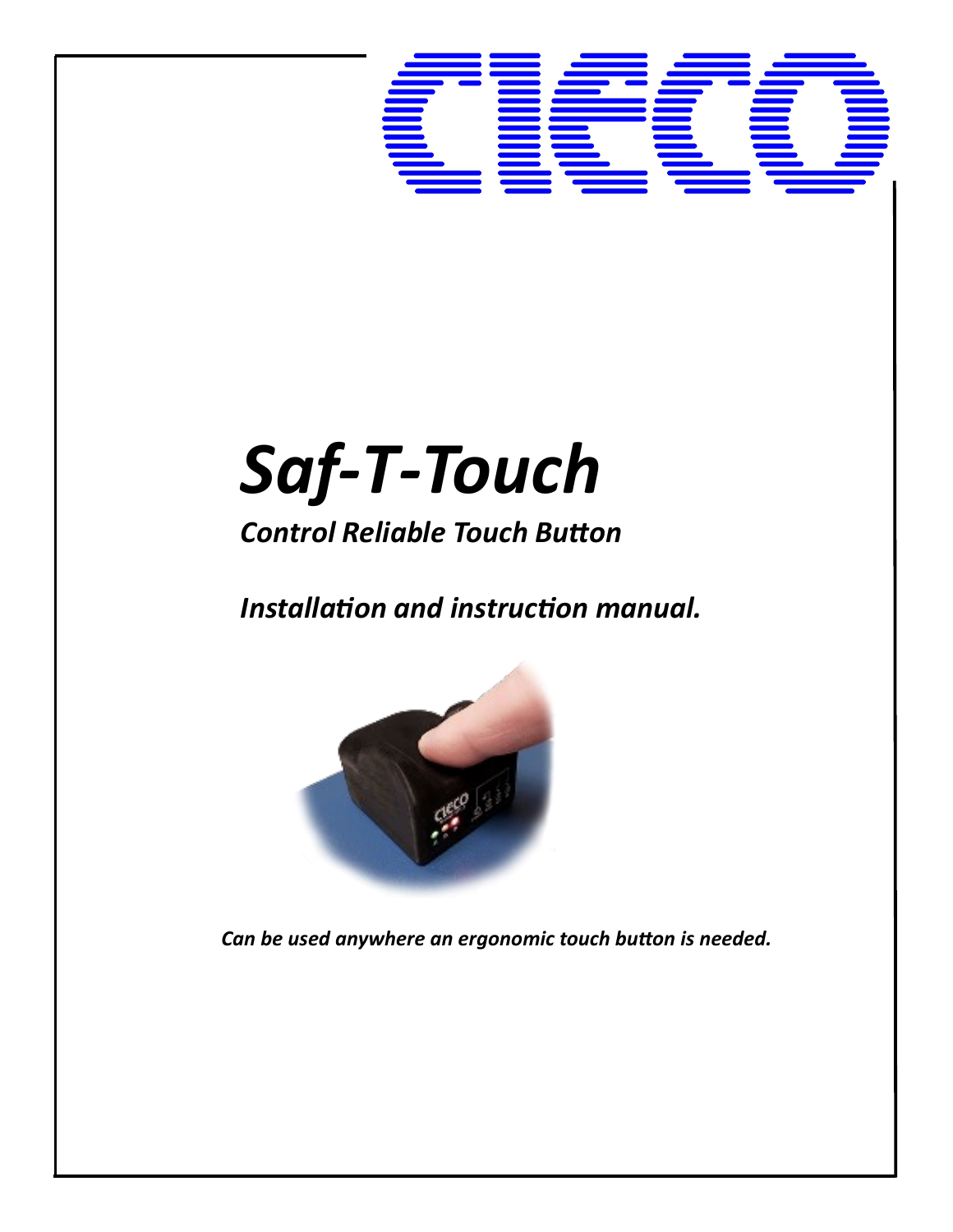

# **Description**

Cieco's Saf-T-Touch buttons are designed to replace mechanical push buttons in repetitive button applications and replace non-control reliable electronic buttons in safeguarding applications.

Saf-T-Touch buttons can also be used in applications where safety is not a concern but a reliable ergonomic touch button is needed.

# **Features**

- Diverse redundant finger sensors prevent inadvertent actuation due to shirt sleeves.
- Redundant cross checking microcontrollers and monitored outputs achieve control reliability.
- Requires no force to initiate the button output. This will drastically reduce carpal tunnel syndrome and hand fatigue in repetitive button operations.
- Industry standard 30.5mm hole mounting with a footprint that matches a typical push button with legend to easily replace existing mechanical pushbuttons.
- Indicators provide for easy troubleshooting and sensor status.
- Operational while wearing most types of gloves.
- De-Pluggable terminal and wiring diagram on button, provide for easy installation.
- Electro Magnetic Compatibility (EMC) feature provides superior noise immunity against external radiated and conducted noise.
- Solid state outputs with overload protection. No periodic relay replacement required.
- Opaque enclosure and lens IR filter block out visible light.
- Electro Magnetic Compatibility (EMC) feature provides superior noise immunity against external radiated and conducted noise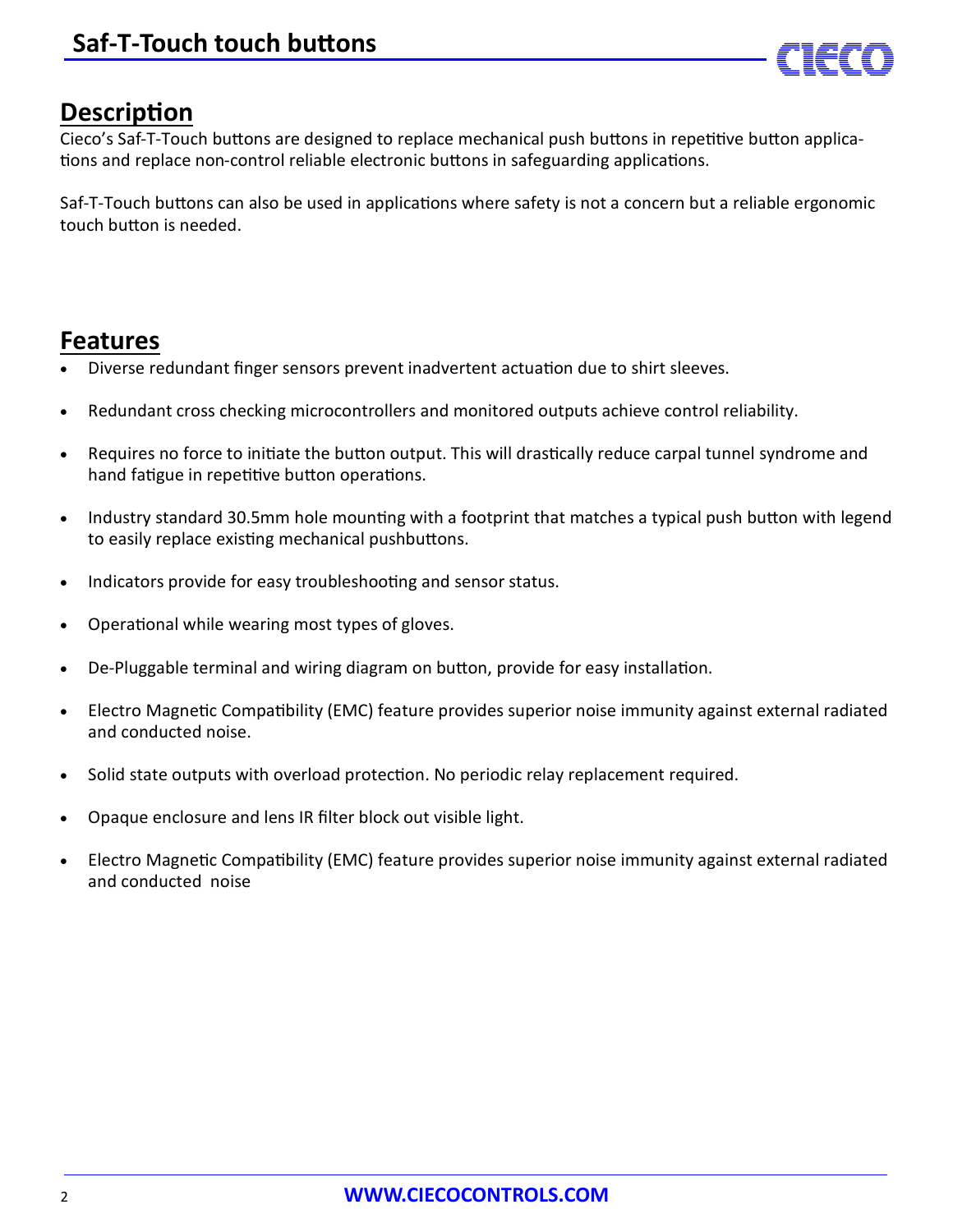

### **Saf-T-Touch model selection**

| <b>MODEL#</b> | Voltage | <b>Output type</b>                  | <b>Output Connections</b>                                                                   |
|---------------|---------|-------------------------------------|---------------------------------------------------------------------------------------------|
| STT-1         | 24VDC   | Monitored<br>Redundant<br>NO-NO     | Series connected sourcing output<br>24VDC $\rightarrow \rightarrow \rightarrow \rightarrow$ |
| <b>STT-2</b>  | 24VDC   | Monitored<br>redundant<br>$NO - NC$ | Complementary sourcing outputs<br>24VDC $\bigoplus$<br>$-$ (3) no<br>$ (4)$ NC              |

### **Model STT-1 indicators and connections**



### **STT-1 Status Indicators**

- 
- 
- 

A - finger sensor A status (on is finger sensed, off is no finger or sensor B concurrent timer timed out) B - finger sensor B status (on is finger sensed, off is no finger or sensor A concurrent timer timed out)

P - Power on



### *Pluggable connector.*

### **Electrical Connections**

- 1 24VDC @ 60ma (plus load current)
- 2 Earth Ground
	- 3 Sourcing Output, Finger sensed = output sourcing (VDC supply –2.8V) 4 - Not Used

### **Model STT-2 indicator and connections**



### **STT-2 Status Indicators**

- 
- 
- P Power on
- A finger sensor A status (on is finger sensed, off is no finger or sensor B concurrent timer timed out)
- B finger sensor B status (on is finger sensed, off is no finger or sensor A concurrent timer timed out)



*Pluggable connector.*

- **Electrical Connections**
- 1 24VDC @ 60ma (plus load current)
- 2 Earth Ground
- 3 -Normally Open Output \* finger sensed = output sourcing (VDC supply –1.6V)
- 4 -Normally Closed Output \* finger not sensed = output sourcing (VDC supply –1.6V)
- *\* When using the STT-2 buttons for safeguarding, both N.O. and N.C. outputs must be connected to a two-hand safety module or an ANSI and OSHA compliant control system.*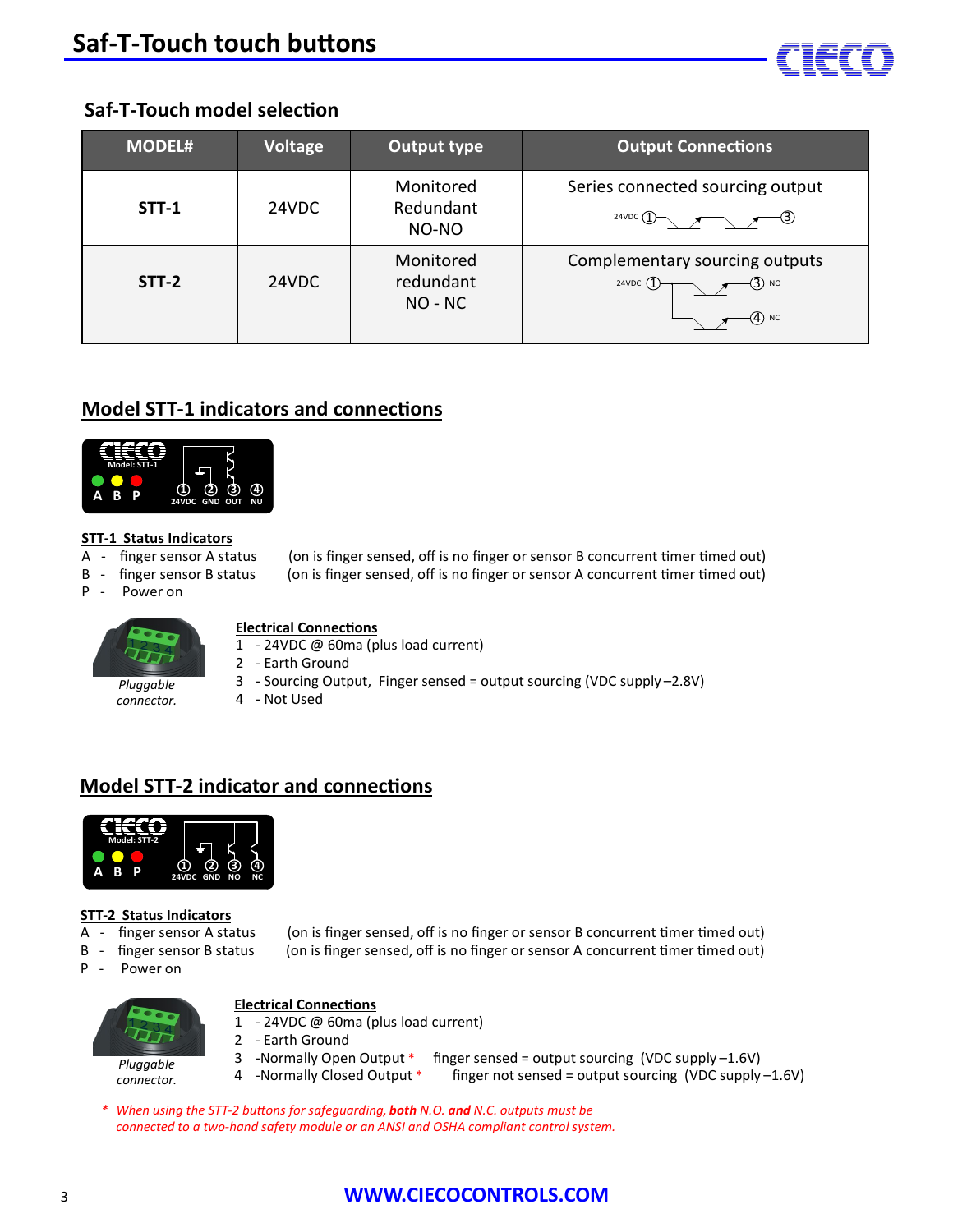## **Specifications**

| <b>Supply Voltage</b>         | 15-30VDC                                  |
|-------------------------------|-------------------------------------------|
| Temperature                   | $0 - 50^{\circ}$ C $(32 - 122^{\circ}$ F) |
| ON/OFF Response time          | 40 <sub>m</sub> S                         |
| Wire size                     | 28-16 AWG                                 |
| Max transistor output current | 110 <sub>m</sub> A                        |
| Leakage current               | 0.2 <sub>u</sub> A                        |
| Housing material              | Polycarbonate *                           |
| Environmental                 | Meets IP66 rating                         |
| Connections                   | De-pluggable 4 pin screw terminals        |

FU

\* Clean with mild soap or detergent and lukewarm water using a sponge or soft cloth. Rinse with clean water.

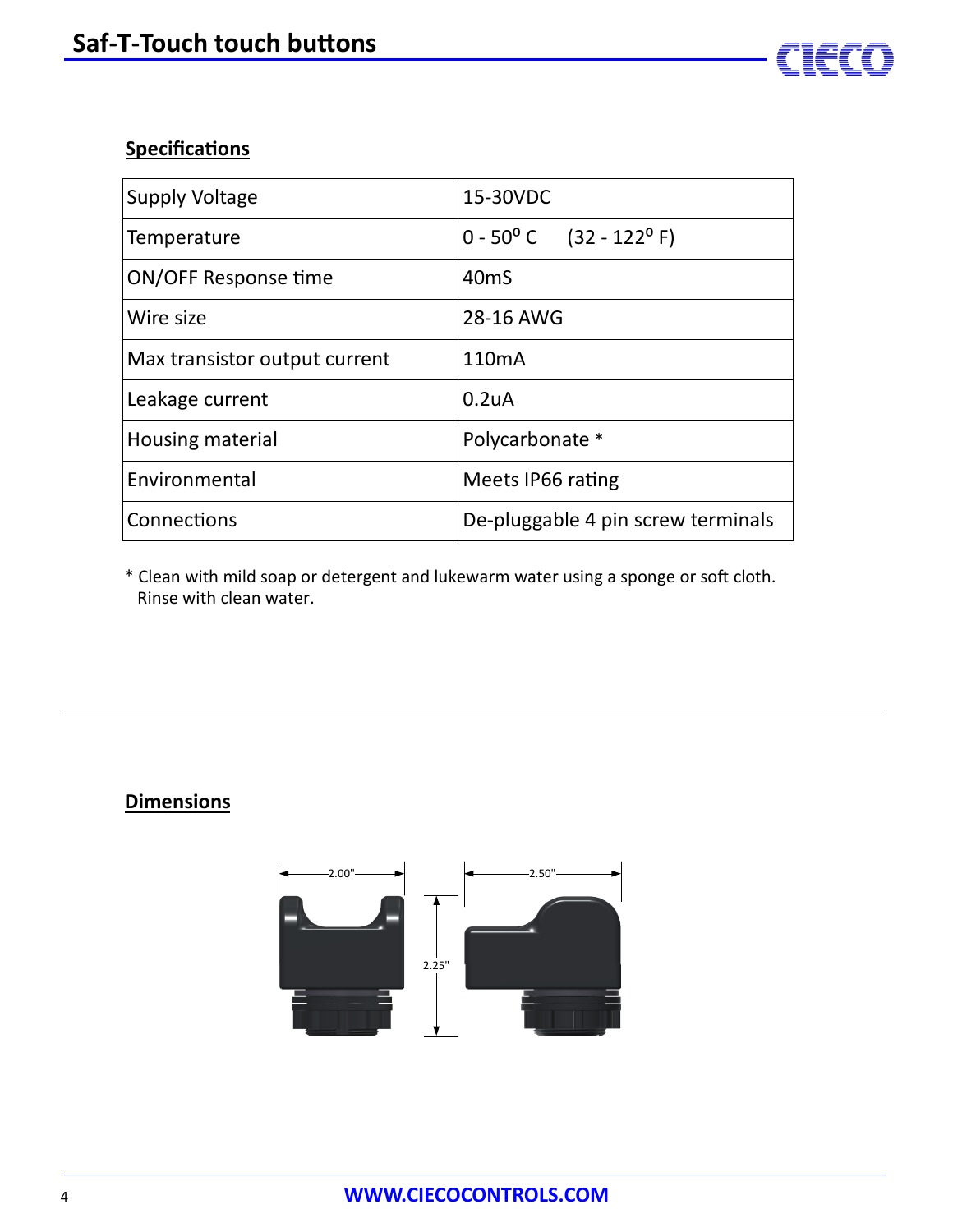

### **Mounting**







Button can be used with most standard ring guards.



Cieco button guard

Part# GTB-1